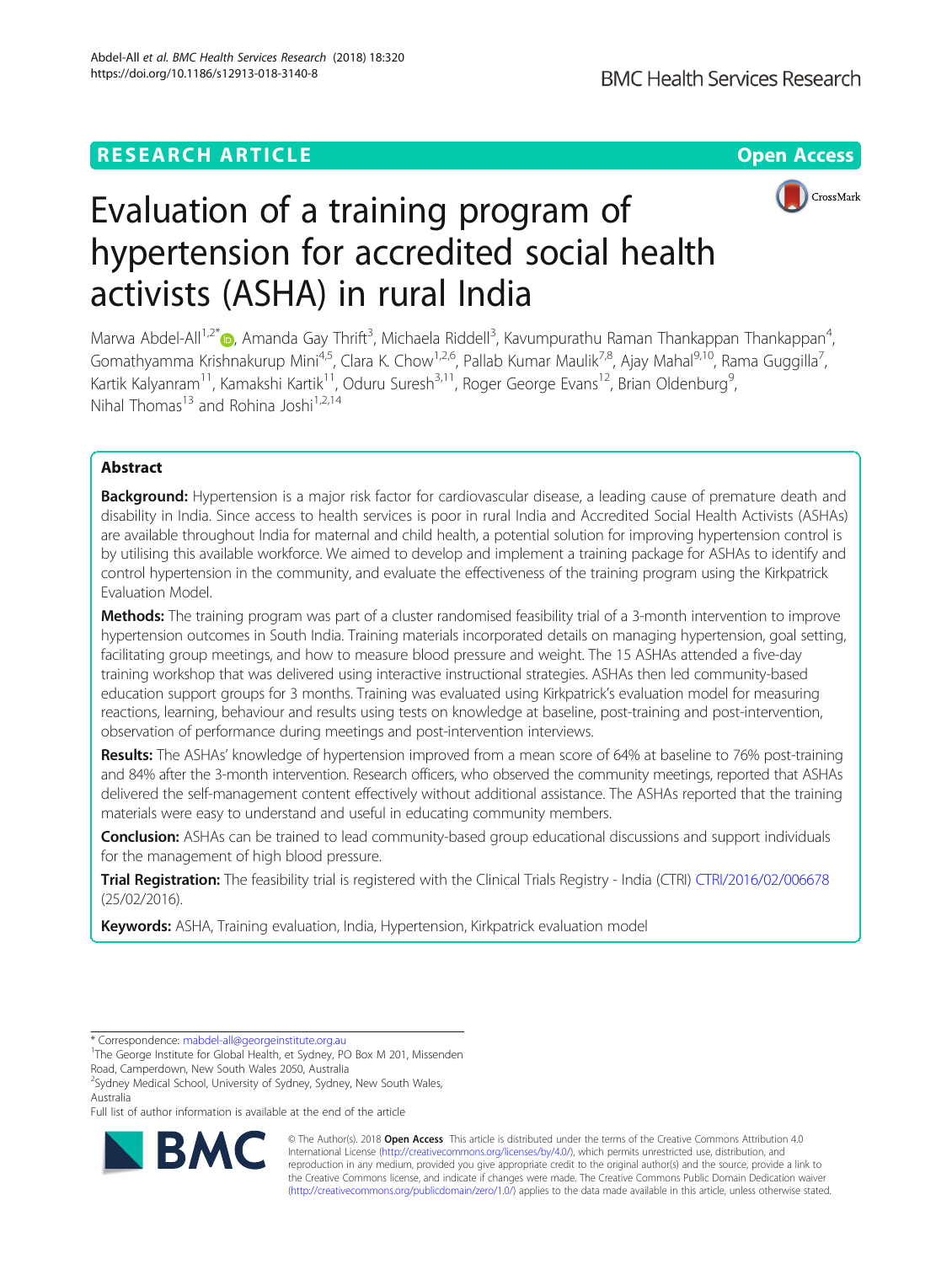## Background

Cardiovascular disease (CVD) is the leading cause of premature death and disability in India, predicted to reach up to 2.6 million deaths by 2020 [\[1\]](#page-9-0). Hypertension, a major risk factor for CVD, is responsible for 57% of all deaths from stroke and 24% of all deaths from coronary heart disease in India [[2\]](#page-9-0). About 33% of urban and 25% of rural Indians have hypertension but less than a third are aware of their status and have their blood pressure under control [[3](#page-9-0)]. Populations residing in rural regions of India face several challenges in accessing care for CVD. These include poor knowledge of risk factors, lack of physicians and nurses, and unavailability of affordable medicines [[4](#page-9-0)]. Prevention and control of hypertension can be enhanced at the individual level by improving knowledge of hypertension and risk factors, adoption of a healthy lifestyle, and adherence to medications [\[5,](#page-9-0) [6](#page-9-0)]. At the health system level, hypertension can be controlled by having adequate number of healthcare providers, provision of evidence-based management guidelines or decision support tools, improving the availability of medicines and access to health centres. When physicians and nurses are in short supply, tasks such as screening, education, referral and follow-up of individuals in the community can be shifted to non-physicians [[7](#page-9-0)] such as community health workers (CHWs) [\[8,](#page-9-0) [9\]](#page-9-0). CHWs enhance coverage of essential healthcare services to the community [[10](#page-9-0)], are cost-effective and are usually well accepted by the communities [[11](#page-9-0)]. The Indian government launched the National Rural Health Mission (NRHM) in 2005 and created a new cadre of non-physicians called Accredited Social Health Workers (ASHAs) [[12](#page-9-0)]. ASHAs are India's CHWs who act as an interface between the community and the public health system to improve access to health services, help raise community awareness about health and its social determinants and support the primary healthcare system in facilitating care specifically for maternal and child health [[13](#page-9-0)]. They are female residents of the villages [\[14](#page-9-0)] who are paid a fee-for service for certain primary health care activities [[15](#page-9-0)]. Previous evaluation studies of ASHAs have mostly focused on maternal and child care [[16,](#page-9-0) [17](#page-9-0)]. Since the inauguration of the National Program for the Prevention and Control of Cardiovascular Diseases, Diabetes, Cancer and Stroke (NPCDCS) in 2010, ASHAs from 100 pilot districts across 21 States have been trained by the public health system to prevent and manage chronic diseases like hypertension, diabetes and their risk factors. The current study of control of hypertension in rural India was conducted at three sites, one of which was a pilot NPCDCS site. The objectives were to (i) develop training materials for an intervention to improve identification and control of hypertension, (ii) document the processes of training ASHAs, and (iii) evaluate the effectiveness of the training program in terms of the knowledge, skills and perception of ASHAs using the Kirkpatrick Evaluation Model [\[18](#page-9-0)].

## **Methods**

#### Area settings and recruitment

This study was part of a trial aimed at improving selfmanagement and control of hypertension in rural India (CHIRI) [\[19\]](#page-9-0). The main study was conducted to investigate whether populations at various stages of economic transition, with different levels of knowledge and awareness of hypertension, and with differing barriers to diagnosis and treatment of hypertension, could have their hypertension managed using a community-based education program. The late transition populations are characterized by rapid urbanization and a sedentary lifestyle. They will have higher prevalence of cardiovascular disease and its risk factors like hypertension and diabetes [\[20\]](#page-9-0). They also have relatively better access to health services and greater health awareness. On the contrary, early transition populations are economically disadvantaged with poor access to health services and have a lower socio-economic status. The study was conducted in three regions in South India, Trivandrum-Kerala (late transition), West Godavari-Andhra Pradesh (medium transition) and Rishi Valley-Andhra Pradesh (early transition) [[19](#page-9-0)]. The outcome of the feasibility trial will be reported in due course.

During the first phase of the study, a cross-sectional survey was conducted amongst local community members to determine the knowledge, awareness, treatment and control of hypertension in these regions. This was supplemented by an audit of the health system and a qualitative study to understand the major barriers in the management of hypertension [[19](#page-9-0)]. Based on the information gathered during this first phase, a community-based group intervention was developed and its feasibility was tested at the three sites. The intervention study comprised group-based education and support for self-management of blood pressure in individuals with hypertension. Individuals with hypertension could also invite their family members to attend, if they wished. At the community level, the intervention was led by ASHAs.

## Curriculum development and training

Content of the training materials (please see Additional file [1](#page-8-0): Table S1) was created by the research team based on available literature, experience from relevant projects such as the Australasian Peers for Progress Diabetes Project, Kerala Diabetes Prevention Program (K-DPP) [\[21\]](#page-9-0), the Andhra Pradesh Rural Health Initiative [\[22\]](#page-9-0), and the available ASHA Training Modules [[23](#page-9-0)]. Training materials were translated into the local languages (Telugu and Malayalam versions will be provided online) and a team of local research staff and clinicians reviewed the training materials to ensure it was culturally adapted to the local context. Content validity of the training materials was assessed by piloting it with four ASHAs from a non-study village that led to further modification and refinement of the resources.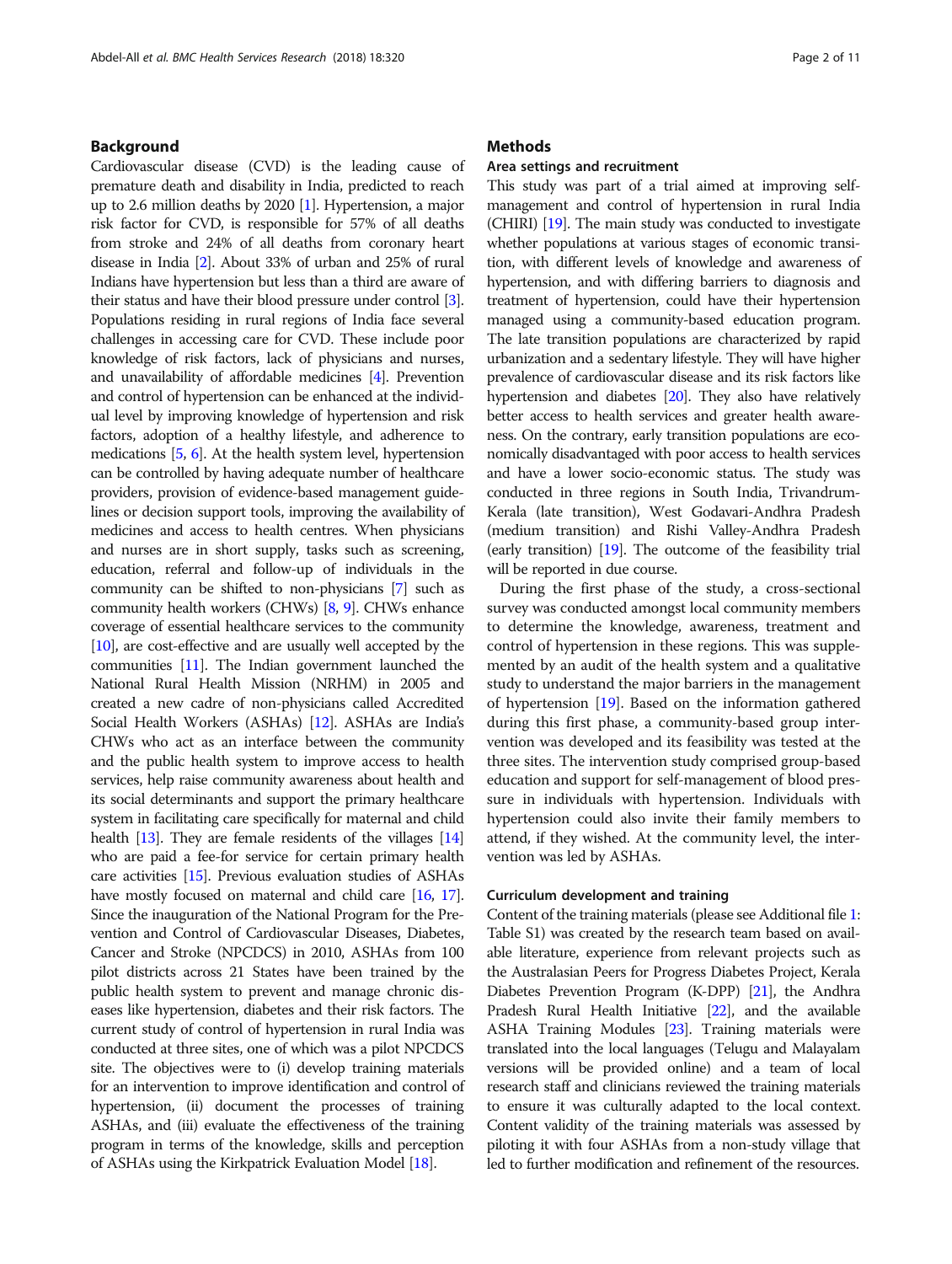Training was designed to provide ASHAs with knowledge regarding hypertension and its risk factors, strategies to manage hypertension via knowledge about healthy lifestyle and adherence to medications, and skills in facilitation of group meetings. ASHAs were also taught to deliver community group-based education, and provide support for individuals with hypertension.

Based on previous experience and available literature, five main themes were addressed during the training sessions. These included:

- 1. Hypertension, its risk factors, complications, management and clinical targets.
- 2. Healthy lifestyles and how to support the community to adopt a healthier lifestyle.
- 3. Goal-setting strategies and how to assist group members to set and achieve simple specific, measurable, achievable, realistic/relevant and time bound (SMART) goals to improve health outcomes.
- 4. Skills needed for taking clinical and anthropometric measures such as weight and blood pressure.
- 5. Group facilitation skills to conduct group meetings and skills in recording meeting progress, attendance, participant measurements and problems or issues faced by participants.

The ASHAs residing in the villages randomised to the intervention, received training in 15 sessions over 5 days (Table [1](#page-3-0)). Training was provided by members of the research team. The instructional strategies used to deliver the training content included lectures, interactive and problem-based learning such as group discussions, roleplay and case studies. Training was delivered using electronic slide presentations and flip charts. The flipcharts for participants are pictorially based, and there is one for each of the six meetings. ASHAs flipcharts have the same pictures as for participants, but every second sheet (on the back of the flipchart) includes text that the ASHA could use to educate participants (Figshare: [https://figshare.](https://figshare.com/s/7bbfcc22e0c9c91a5ca0) [com/s/7bbfcc22e0c9c91a5ca0](https://figshare.com/s/7bbfcc22e0c9c91a5ca0)). Video feedback was also used to demonstrate correct, and incorrect, measurement techniques. The classroom based training sessions took place close to the community at each of the three sites. ASHAs were compensated for the time they spent during the training, including travel expenses.

Following the training, the intervention (communitybased education support groups) was implemented among community members who were identified as having hypertension during the baseline survey [\[19](#page-9-0)]. The main tasks for the ASHA in the intervention group was to encourage community members to attend, and lead the community meetings. For the research study, the project manager at each site supervised ASHAs and a research fellow observed meetings. Community meetings were held every 2 weeks

over a three- month period by ASHAs who were paid an incentive to facilitate the meetings, on par with the Government of India standards. ASHAs measured blood pressure and weight of the attendees at the start of each session; led group-based learning about hypertension and its management; and assisted in promoting adoption of healthier lifestyles and setting SMART goals. All the ASHAs invited to participate in the study agreed and gave written informed consent in the local language; there was no penalty for refusal to participate.

Approval for the overall study was obtained from The Centre for Chronic Disease Control, India; Christian Medical College, Vellore, India; Sree Chitra Tirunal Institute for Medical Sciences and Technology, India; Health Ministry Screening Council, Ministry of Health and Family Welfare, India; Rishi Valley Ethics Committee, Rishi Valley School, Madanapalle, India; Monash University, Australia and Indian Council of Medical Research, Delhi, India.

## Evaluation

There were four components to the evaluation of the training program (please see Additional file [1](#page-8-0): Table S2),

- 1. A knowledge and skills test was developed to assess the ASHAs level of knowledge and skills at baseline and after training (Figshare: [https://figshare.com/s/](https://figshare.com/s/b94c7af22ae220540c45) [b94c7af22ae220540c45](https://figshare.com/s/b94c7af22ae220540c45)). The test consisted of multiple choice and true/false type questions about hypertension, its risk factors, complications and healthy lifestyle and were based on previous research conducted by the team and existing literature [[24,](#page-9-0) [25\]](#page-9-0). ASHAs at Rishi Valley and West Godavari had the same pre- and post-training test, while ASHAs at the Trivandrum site used a modified version of the test (Figshare: [https://figshare.com/s/](https://figshare.com/s/b94c7af22ae220540c45) [b94c7af22ae220540c45](https://figshare.com/s/b94c7af22ae220540c45)). The modification was required, as ASHAs from Trivandrum had received initial training for NCDs from the
- public health system. 2. A research officer from the study, who participated in the baseline survey, attended the meetings and assessed the performance of ASHAs using a monitoring and evaluation reporting sheets. The monitoring sheet comprised of a checklist of the tasks delivered, use of resources, time management and problem solving skills that ASHAs were trained for earlier. The evaluation forms are available online (Figshare: [https://figshare.com/s/](https://figshare.com/s/b94c7af22ae220540c45) [b94c7af22ae220540c45](https://figshare.com/s/b94c7af22ae220540c45)).
- 3. In addition to the written assessment, ASHAs were interviewed for 40–45 min in the local language to understand the major enablers and barriers in the implementation of the intervention. An external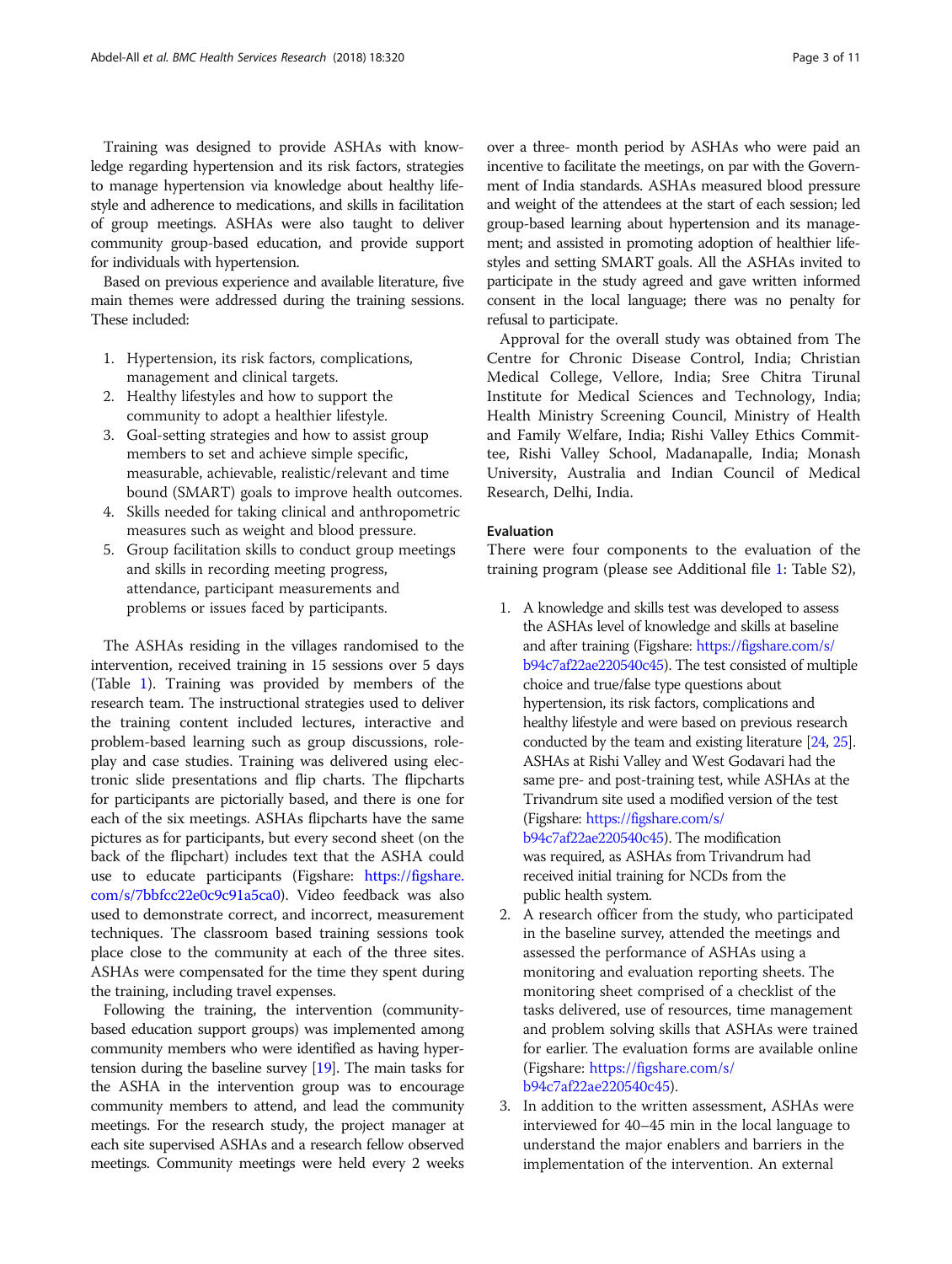| Session | Title                                                            | Topics discussed                                                                                                                                                        |  |  |  |
|---------|------------------------------------------------------------------|-------------------------------------------------------------------------------------------------------------------------------------------------------------------------|--|--|--|
| Day 1   | Introduction                                                     | Roles and responsibilities of ASHAAims of CHIRI projectExpectations of research                                                                                         |  |  |  |
|         | Pre-training test                                                | Assessment of knowledge and skills                                                                                                                                      |  |  |  |
|         | Working with research group /<br>research project                | Expectation of data collection Need for consistency and accuracy                                                                                                        |  |  |  |
|         | Measurement training                                             | Anthropometric measurement                                                                                                                                              |  |  |  |
|         | Prevention and control of<br>Non-Communicable diseases<br>(NCDs) | Modified from Ministry of Health and Family Welfare NCD ASHA training module<br>number eight for prevention of NCDs [23]                                                |  |  |  |
| Day 2   | Measurement training                                             | Measuring blood pressure and weight                                                                                                                                     |  |  |  |
|         | Goal setting                                                     | SMART Goals explanation and practice                                                                                                                                    |  |  |  |
|         | Hypertension knowledge                                           | Community Meeting 1 Knowledge about high blood pressure, risk factors and<br>complications                                                                              |  |  |  |
|         | Measurements                                                     | Measuring blood pressure and weight                                                                                                                                     |  |  |  |
| Day 3   | Review Goals &<br>Problem-Solving                                | Review goals set previous day and problem solve if goals not achieved                                                                                                   |  |  |  |
|         | Self-care / management<br>of hypertension                        | Community Meeting 2Recommendations for self-management, medication<br>adherence, diet, physical activity, tobacco alcohol Referral to clinical care,<br>monitoring etc. |  |  |  |
|         | Physical Activity                                                | Community Meeting 3Physical activity, recommended quantity, intensity and<br>some practical and easy activities to practice                                             |  |  |  |
|         | Measurements                                                     | Measuring blood pressure and weight                                                                                                                                     |  |  |  |
|         | Goal Setting                                                     | Set another goal and complete action plan                                                                                                                               |  |  |  |
| Day 4   | Review Goals & Problem<br>Solving                                | Review goals set previous day and problem solve if goals not achieved                                                                                                   |  |  |  |
|         | Diet / Tobacco and Alcohol                                       | Community Meeting 4Dietary approaches to prevent hypertension, tobacco<br>control and alcohol cessation recommendations                                                 |  |  |  |
|         | Practical self-management                                        | Community Meeting 5Practical advice and support for self-management                                                                                                     |  |  |  |
|         | Measurements                                                     | Measuring blood pressure and weight                                                                                                                                     |  |  |  |
|         | Goal Setting                                                     | Goal setting and action plan                                                                                                                                            |  |  |  |
| Day 5   | Review Goals & Problem<br>Solving                                | Review goals set previous day and problem solve if goals not achieved                                                                                                   |  |  |  |
|         | Putting it all together                                          | Community Meeting 6Review key messages from the program                                                                                                                 |  |  |  |
|         | Preparation                                                      | Preparing for monthly meetingsDealing with informational needsExpectation<br>of the group                                                                               |  |  |  |
|         | Measurements                                                     | Measuring blood pressure and weight                                                                                                                                     |  |  |  |
|         | Review Goals & Problem Solving                                   | Review goals set previous day and problem solve if goals not achieved                                                                                                   |  |  |  |
|         | Conclusion and final wrap up                                     | Practicalities, (payment, who to contact, etc.), logistics                                                                                                              |  |  |  |
|         | Post-training test                                               | Assessment of knowledge and skills                                                                                                                                      |  |  |  |

<span id="page-3-0"></span>**Table 1** Training agenda for ASHAs for the Control of Hypertension in Rural India Feasibility Study

consultant, not involved in the training or the intervention implementation in all the sites, interviewed ASHAs. The interviewers used an interview guide to explore the perspectives of ASHAs about the training received. All the interviews were recorded, translated and transcribed into English. The interview guide is available online (Figshare: [https://figshare.com/s/](https://figshare.com/s/b94c7af22ae220540c45) [b94c7af22ae220540c45](https://figshare.com/s/b94c7af22ae220540c45)).

4. ASHAs were re-assessed for their knowledge and skills post-intervention using the same questionnaire at all three sites. (Figshare: [https://figshare.com/s/](https://figshare.com/s/b94c7af22ae220540c45) [b94c7af22ae220540c45](https://figshare.com/s/b94c7af22ae220540c45)).

The effectiveness of training was based on Kirkpatrick's four level evaluation model (Fig. [1\)](#page-4-0) [[18](#page-9-0)]:

- Learning: knowledge and skills achieved by trainees during training was assessed using the pre- (day 1) and post-training (day 5) tests;
- Result: the long-term outcomes of the training, i.e. the degree to which ASHAs could retain the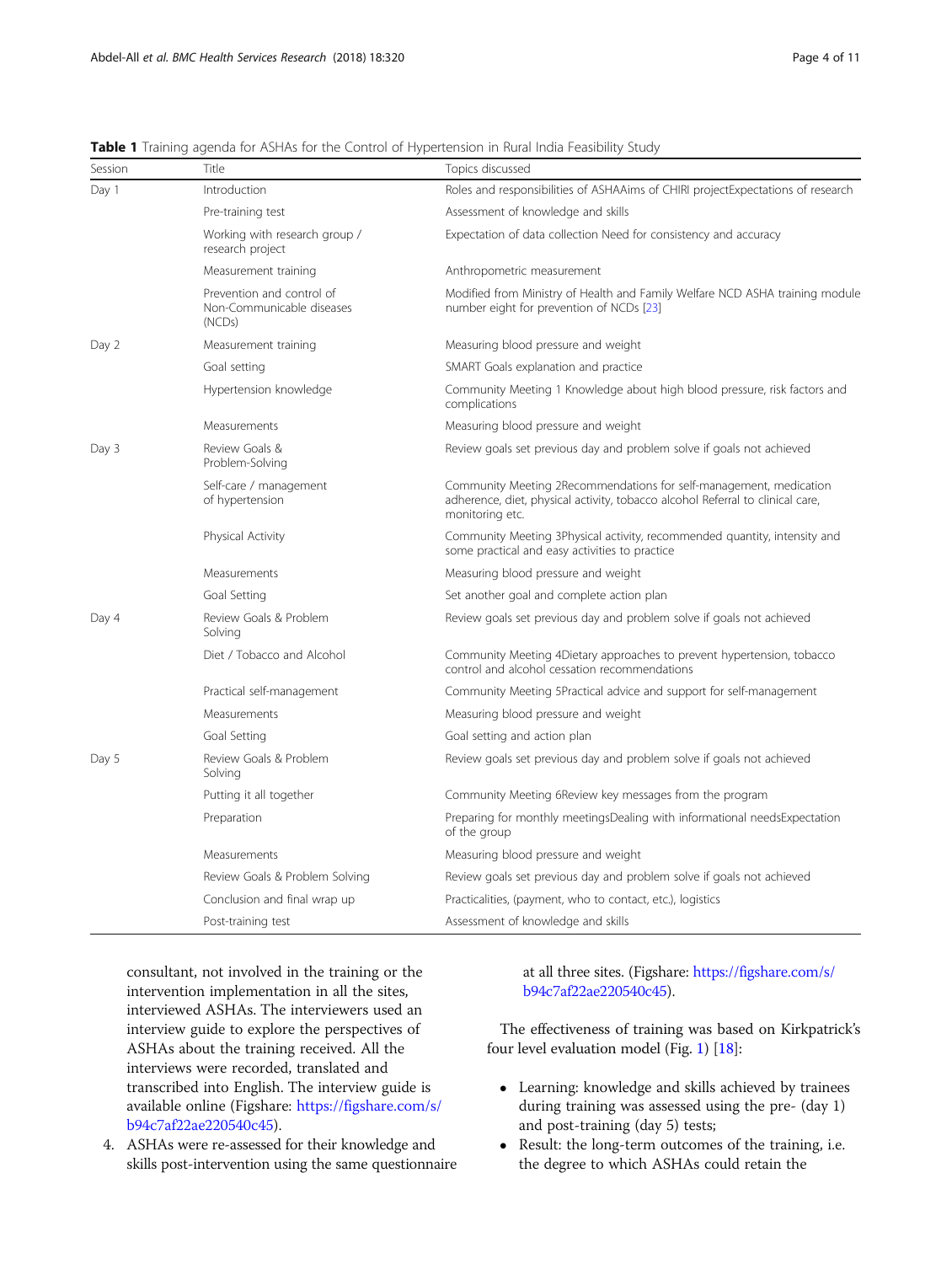<span id="page-4-0"></span>

knowledge and skills gained during training and apply it to the community, was evaluated using the post-intervention tests;

- Behaviour: the degree to which trainees applied the gained knowledge and skills during the intervention was assessed using forms, completed by research officers during the community education meetings, designed to monitor and evaluate the competence and performance of ASHAs; and
- Reaction: trainee's perception and reactions toward the training was assessed in two ways. First, satisfaction of ASHAs with the training program was assessed at the end of training using evaluation forms that comprised both Likert-scale questions and open-ended questions. Secondly, at the end of the implementation period ASHAs were interviewed by external consultants about their experience of the training program and the implementation period. Training evaluation forms and interview guides are available online (Figshare: [https://figshare.com/s/](https://figshare.com/s/b94c7af22ae220540c45) [b94c7af22ae220540c45\)](https://figshare.com/s/b94c7af22ae220540c45)

## Data analysis

Demographic characteristics of ASHAs were summarised using medians and ranges. Quantitative data on knowledge

and skills was assessed using two-tailed paired t-tests for comparing scores within groups (SPSS version 23 for Windows). Qualitative data were obtained from training evaluation forms and research officers' monitoring sheets. The forms comprised of structured and open-ended questions MA and RJ reviewed the evaluation forms and interview transcripts. The transcripts were manually coded and thematic analysis was conducted to determine ASHAs' perceptions of the training, their community experience, challenges faced during the intervention and recommendations for the future. MA and RJ met to note any discrepancies and agree on the final data coding and emerging themes.

## Results

## ASHA participation

Eleven of the 15 ASHAs from the CHIRI intervention sites were appointed by the panchayat (local government), while four were recruited for the purposes of the study, due to vacant positions in the villages. Seven of these ASHAs, were recruited from West Godavari, and four each in Rishi Valley and Trivandrum. All the ASHAs attended all the training sessions and participated in the intervention.

The majority of the ASHAs were married (87%) and had completed at least 10 years of education (67%; Table [2](#page-5-0)).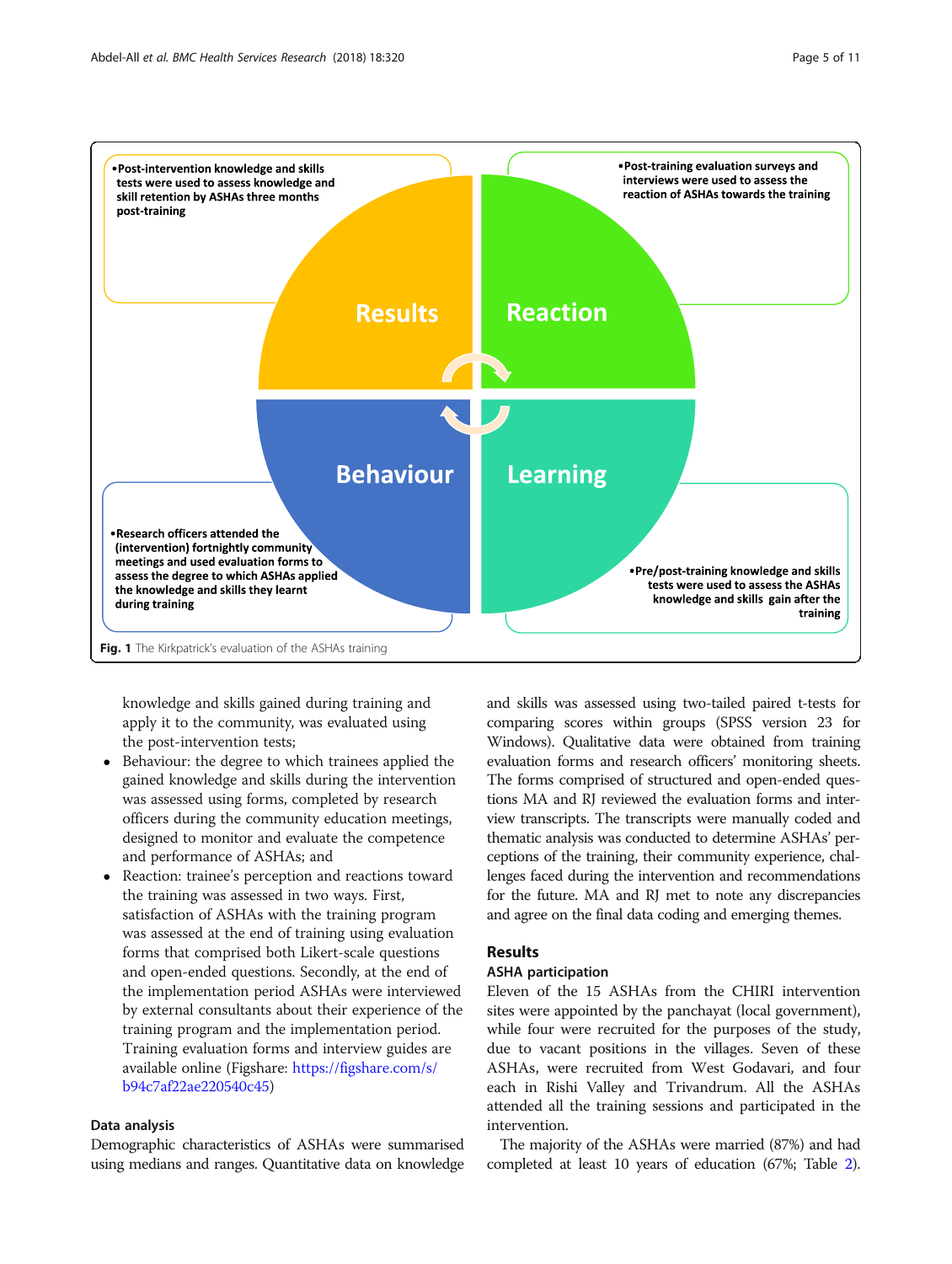|                                                  | Rishi Valley | West Godavari | Trivandrum  | Combined    |
|--------------------------------------------------|--------------|---------------|-------------|-------------|
| Age (years)                                      |              |               |             |             |
| $< 20\,$                                         |              | 1 (13.0%)     |             | $1(7.0\%)$  |
| $20 - 30$                                        | 2 (50.0%)    | 2 (29.0%)     |             | 4 (27.0%)   |
| $30 - 40$                                        | 2 (50.0%)    | 2 (29.0%)     | 2 (50.0%)   | 6 (40.0%)   |
| $>40 - 50$                                       |              | 2 (29.0%)     | 2 (50.0%)   | 4 (27.0%)   |
| Median age                                       | 29           | 38            | 40          | 36          |
| Education                                        |              |               |             |             |
| Class 10 and 11                                  | 4 (100%)     | 5 (71.0%)     | 1(25%)      | 10(67.0%)   |
| Class 12                                         |              | 2 (29.0%)     | 3 (75%)     | 5 (33.0%)   |
| Knowledge of English                             |              |               |             |             |
| Communicate well by reading and writing          | $1(25.0\%)$  | 4 (56.5%)     | 3 (75.0%)   | 8 (53.0%)   |
| Only read                                        | 2 (50.0%)    | 2 (29.0%)     |             | 4 (27.0%)   |
| Do not communicate in English                    | $1(25.0\%)$  | 1 (14.5%)     | $1(25.0\%)$ | 3 (20.0%)   |
| Median age starting work as an ASHA (years)      | 21.5         | 21            | 31.5        | 23          |
| Proportion of ASHAs having other paid duties*    | $1(25.0\%)$  | 3 (43.0%)     |             | 4 (27.0%)   |
| ASHA work experience (years)                     |              |               |             |             |
| $\leq$ 2                                         | $2(50.0\%)$  | 2 (29.0%)     |             | 4 (27.0%)   |
| $3 - 6$                                          | $1(25.0\%)$  | 1(14.5%)      |             | 2 (13.0%)   |
| > 6                                              | $1(25.0\%)$  | 4 (56.5%)     | 4 (100%)    | $9(60.0\%)$ |
| Mean work experience                             | 7            | 12            | 7           | 9.5         |
| ASHA usual working hours*                        |              |               |             |             |
| < 2                                              | 2 (50.0%)    | 2 (29.0%)     |             | 4 (27.0%)   |
| $2 - 4$                                          | $1(25.0\%)$  | 1(14.5%)      |             | 2 (13.0%)   |
| $4 - 6$                                          |              | 3 (42.0%)     | 4 (100%)    | 7 (47.0%)   |
| > 6                                              | $1(25.0\%)$  | 1(14.5%)      |             | 2 (13.0%)   |
| Regular use of mobile phones                     | 4 (100%)     | 7 (100%)      | 4 (100%)    | 15 (100%)   |
| Proportion who share a phone with family members | $2(50.0\%)$  | 5 (71.0%)     |             | 7 (47.0%)   |
| Ability to operate a smart phone                 | $1(25.0\%)$  | 1(14.5%)      | 3 (75.0%)   | 5 (33.0%)   |

<span id="page-5-0"></span>Table 2 Demographics of ASHAs participating in the training program

\*Excludes unpaid household duties

Their ages ranged from 19 to 50 years. The overall median age was 36 years but differed between sites, being least in Rishi Valley (29 years) and oldest in Trivandrum (40 years). Two thirds (60%) of the ASHAs had more than 6 years' experience working in their communities, and worked between 2 and 6 h per day. In West Godavari, the mean work experience was 12 years, while that of the two other sites was 7 years. Furthermore, 73% had no other paid job other than their role as an ASHA. Eighty percent of the ASHAs had previously attended at least one training session provided by the NHRM, the public health training that was provided by the government, while almost half had attended all seven of these government training modules [[23](#page-9-0)] . Fifty three percent of the ASHAs could communicate well in English. While all of them used cell phones, 47% of them shared the phone with their families (Table 2). Previous training received and other demographic variables did not seem to have an impact on the baseline knowledge of ASHAs.

#### Learning outcomes

The mean knowledge score of all ASHAs at baseline was 64%, ranging from 60% in West Godavari to 70% in Trivandrum (Fig. [2\)](#page-6-0). The mean overall knowledge score increased to 76% ( $t_{14} = 4.04$ ,  $p \le 0.001$ ) at the post-training assessment. Test scores and mean increase in knowledge score varied between the three sites. Only West Godavari showed a statistically significant increase of 19% ( $p \le 0.001$ ) in the post-training test compared to the pre-training test.

## Changes in knowledge post-intervention

The post-intervention mean knowledge scores ranged from 75% in Rishi Valley to 91% in West Godavari (Fig. [2](#page-6-0)). The mean overall knowledge score was 84%  $(t_{14} = 4.65,$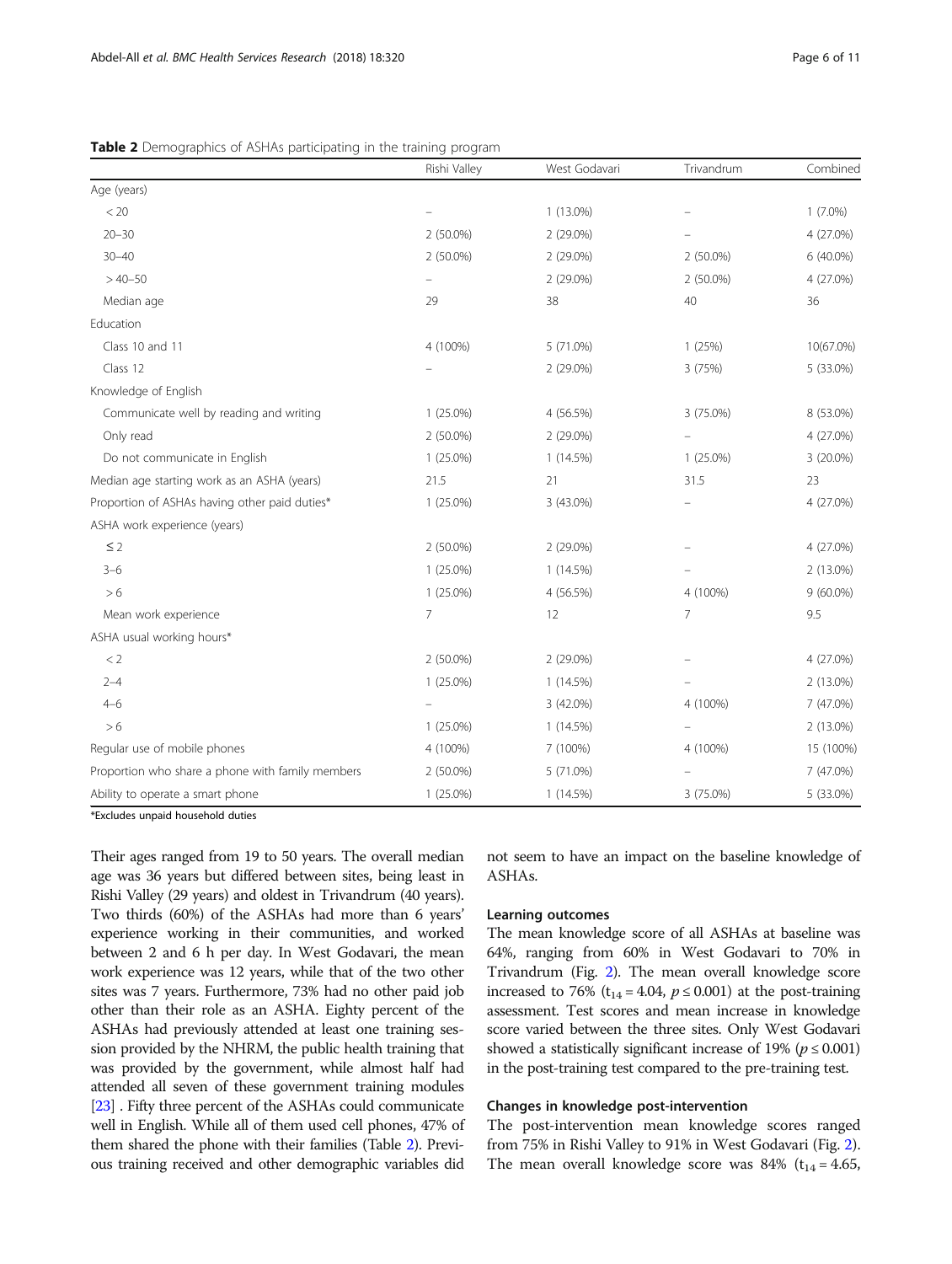<span id="page-6-0"></span>

 $p \leq 0.001$ ), demonstrating an increase of 20% from baseline and an 8% increase from post-training knowledge scores. Only West Godavari showed a statistically significant post-intervention increase of 12% ( $p = 0.02$ ) compared to the post-training test scores.

## Behaviour

Using records documented by Research Officers during the community meetings we found that ASHAs led and facilitated the community meetings; they measured blood pressure and weighed the participants, and demonstrated and explained handouts and (Figshare: [https://](https://figshare.com/s/b94c7af22ae220540c45) [figshare.com/s/b94c7af22ae220540c45\)](https://figshare.com/s/b94c7af22ae220540c45) as trained. They also helped the participants to set SMART goals and reviewed their action plan.

#### Reaction

Interviews with ASHAs indicated that they had developed a better understanding about hypertension and had improved their skills in clinical anthropometric measurement (Table [3\)](#page-7-0). They further conveyed that the training content was easy to understand and captured a wide range of relevant topics important for their job, including developing confidence in discussing hypertension within the community. The ASHAs appreciated the interactive training activities, which they reported had equipped them to understand real life scenarios and enabled them to overcome some of the challenges related to their new roles. For several ASHAs, the CHIRI training was the first time they were trained in measurement of blood pressure and weight, and they appreciated the opportunity to learn new skills. The ASHAs stated that the trainers were supportive and helped them understand their role as "Group supporters". They reported that the flip charts and the

pictures were useful in educating community members about risk factors for cardiovascular disease and adopting a healthy lifestyle. Most of the ASHAs used the knowledge gained to educate their families, neighbours and friends.

## Challenges and recommendations

Some of the challenges that were mentioned by the ASHAs in the interviews included a low response from community members, especially housewives and farmers who they perceived did not have sufficient time to attend group meetings. There was also concern about a lack of facilities for transportation to the meeting venue and failure to supply medicines during the community meetings. The topic of insufficient remuneration was raised by several ASHAs who reported that the incentives provided by the National Rural Health Mission were usually delayed. They reported a preference to be part of the health system and receive a regular salary. Some ASHAs also complained about the lack of supportive supervision and assistance from their line managers within the public health system.

ASHAs suggested the need for regular refresher training sessions. They also wanted to be trained on other chronic conditions such as diabetes mellitus. Some ASHAs suggested inviting young adults to their meetings so that they might be encouraged to adopt a healthy life style to prevent chronic diseases. Others suggested making monthly home visits for patients, to monitor hypertension and provide support in adhering to medications.

## **Discussion**

We have demonstrated that ASHAs can be trained to lead community-based group educational discussions, and support community members in the management of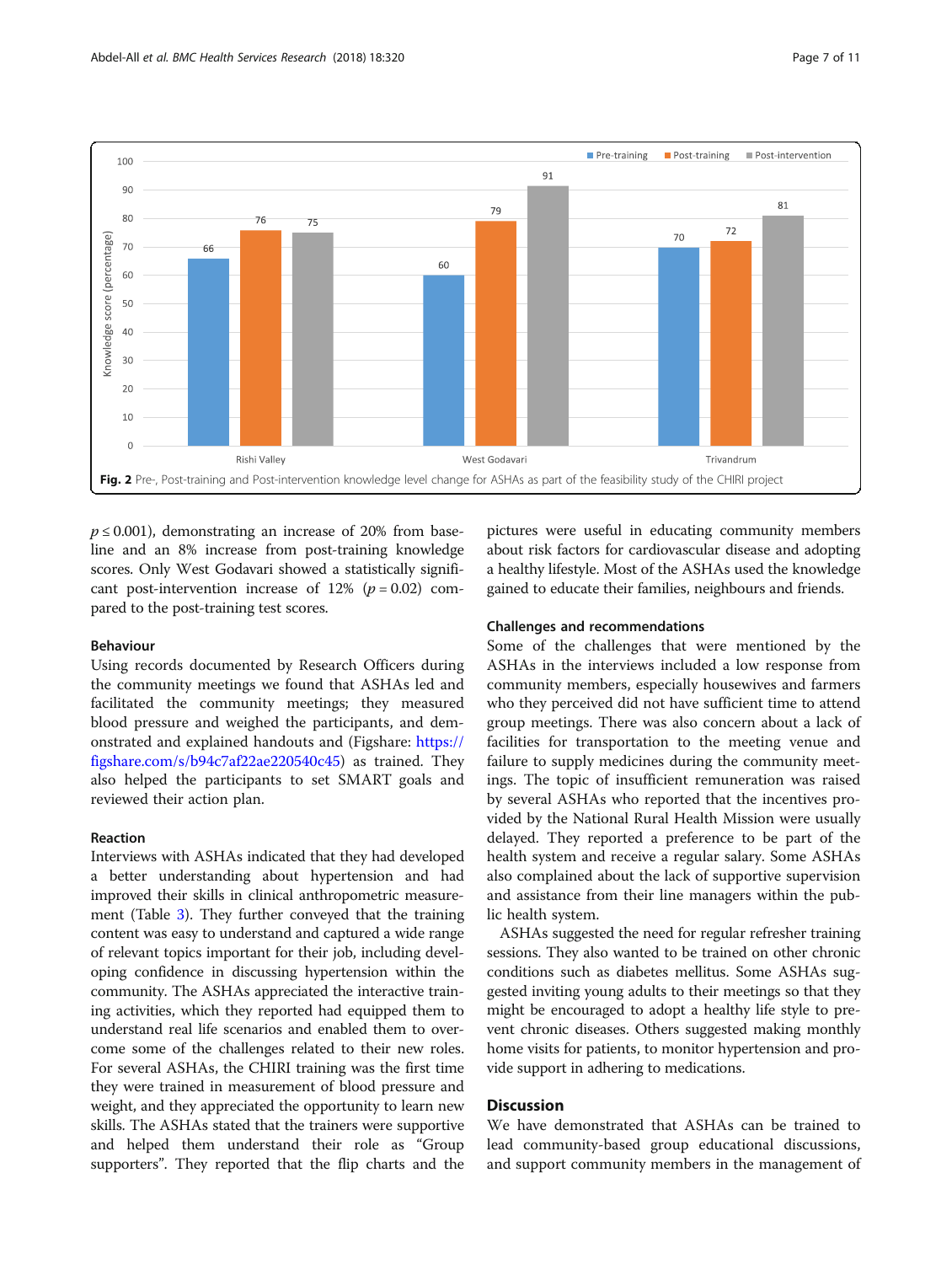<span id="page-7-0"></span>

|          |  | <b>Table 3</b> Views and recommendations of ASHAs about the |  |  |
|----------|--|-------------------------------------------------------------|--|--|
| training |  |                                                             |  |  |

Training outcomes

"Before I felt shy to talk, but now I'm more confident …"

"It brought more interest to work"

"Now it's easy to motivate people"

"I didn't know much before training, after training I learnt lot of things … now I can give advice and help others"

"It helped a lot; we learnt something new about health …. I learnt about blood pressure and how to control it"

"The community members respect us because we are taking care of their health"

"Our trainers taught us how to explain to people in understandable way and how to take decisions"

#### Training material

"Even though we explain things to them, it's hard to get them to understand …. by seeing flip charts and images they can understand easily"

"I went home and taught my family members"

"It helped a lot, now I can check all the blood pressure of my family members, I'm more experienced and advise them to eat good food and exercise daily"

Community experience and recommendations

"People smile when they see us and keep telling us that they learnt a lot of things from us and they are taking good care of themselves now and doing more exercise. When we hear these words, we know they are interested to listen to us…. we get satisfied"

"We should conduct meetings for young people so that they learn to take care of their heath"

"They usually follow our advice, but soon they will forget. It's better if we can set up scheduled visits to keep reminding them"

"It will be good if you increase training period and should do more training on other health issues"

"It is a very good program; it would be better to continue for 3 months we can learn more things"

#### Challenges and difficulties

"I have been working as an ASHA for 10 years, but my family is not happy with my job due to insufficient pay, they want me to quit" "Sometimes it takes us up to 5 months to receive our pay" "Some ASHAs went on strike but were told by our supervisors, that you will never get a fixed salary only incentives" "Housewives and farmers are busy, they don't have time to come to the meetings"

high blood pressure. We also showed that the methods and materials were amenable to each site, resulting in similar increases in knowledge of hypertension from baseline. The training program and training materials were appropriate for the different sites and no tailoring, except for the pre-and post-test questionnaire, was needed. The ASHAs were motivated and wanted to enhance their knowledge on other chronic diseases. The interviews suggested that the incentivisation (within government recommended salary structures) along with the aspiration to learn new skills and gain knowledge helped improve motivation levels, and practicing the skills each fortnight helped with the retention of knowledge over time.

Previous studies on the effectiveness of training CHWs for prevention and management of CVD and its

risk factors, in low and middle income countries (LMICs), demonstrate immediate improvement posttraining in knowledge among CHWs as well as practical skills [\[26](#page-9-0)–[30](#page-9-0)]. Baseline scores improved between 3% and 40% after training and up to 35% after delivering the intervention. In two of these studies [\[28](#page-9-0), [29\]](#page-9-0) knowledge was retained for up to six [[28\]](#page-9-0) and 8 months [\[29](#page-9-0)]. Evaluation of the effectiveness of training was mostly done using pre-post training scores but two of the studies [\[28](#page-9-0), [29\]](#page-9-0) incorporated interviews and focus group discussions to capture the CHWs' experiences of the training program. These are useful additions to the evaluation of the effectiveness of training using preand post-training tests as they enable assessment of both the motivation of trainees and their ability to implement the knowledge and skills gained in the work environment. Recent studies have provided evidence that behaviour change is necessary in implementation of evidence-based practice [\[31](#page-9-0)–[33](#page-10-0)] which is usually the main aim of such training programs.

ASHAs were first engaged by the NRHM to be the primary interface between the community and public health system [[15](#page-9-0)]. Their main role was to assist the Auxiliary nurse midwife (ANM) in providing maternal and child health related activities such as antenatal care and immunization. In some regions where the prevalence of NCDs is high, such as in the state of Kerala, ASHAs have been trained in prevention of NCDs and to provide support to the ANM in community-based preventive activities [\[34](#page-10-0)]. One of the challenges faced by ASHAs is that they are not employees of the health system and receive insufficient and sometimes delayed incentives for their work, which often translates, to poor motivation levels. ASHAs also reported feeling disadvantaged due to the lack of opportunities for advancement of their career. Similar findings were reported in another study where the lack of incentive and inappropriate career growth opportunities led to high turn-over rates and poor performance of CHWs [\[35](#page-10-0)].

In recent years, there have been several studies that have involved the training of CHWs to prevent and manage CVDs and risk factors in LMICs, while the authors are aware that a number of others are in progress [[36](#page-10-0), [37](#page-10-0)]. None of these studies has provided details about the effectiveness of the training or has published their training materials. With the expanding role of CHWs, which now also includes the prevention and management of NCDs, there is a need for effective training materials and methods to train them appropriately. At a health system level, it is important that CHWs have a defined job description, good supervision and appropriate remuneration. They should also have regular training and retraining which is evaluated and supported by appropriate supervision.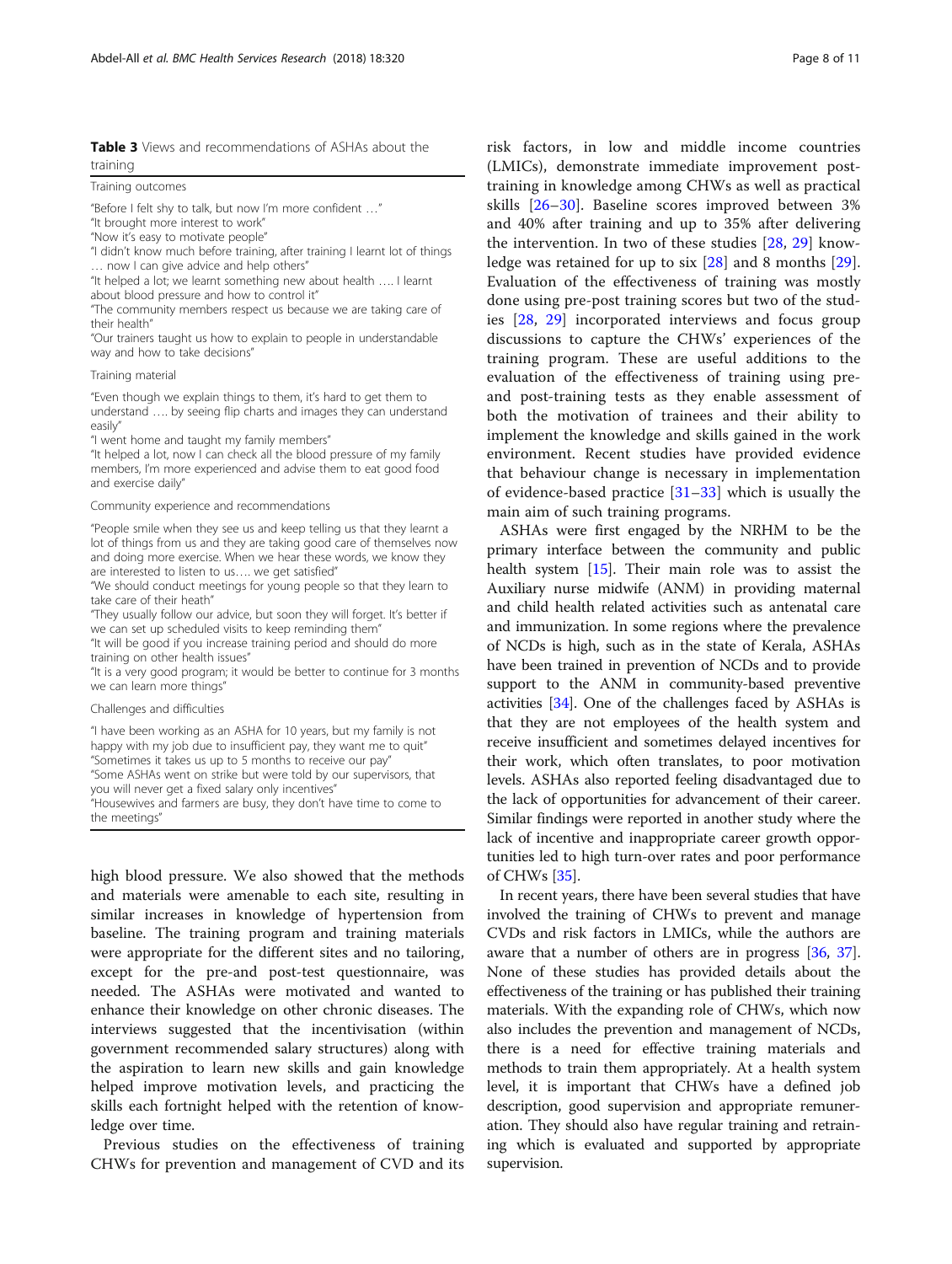## <span id="page-8-0"></span>Strengths and limitations

The primary strength of this study is the use of the Kirkpatrick's four level evaluation model [[18\]](#page-9-0) to assess not only the effectiveness of the training program in changing knowledge scores, but also in the assessment of behaviour change, motivation and reaction to the training. Like most feasibility studies, our main limitation is the relatively small number of ASHAs included and the relatively short duration of the intervention. A statistically significant improvement was detected in West Godavari (seven ASHAs) only. There were trends for improvement in the other two sites, so given the small sample sizes; the absence of a detectable effect could reflect type II error. Moreover, the relatively poor baseline levels of knowledge in West Godavari may have resulted in a larger effect size. We did not assess the knowledge level of ASHAs in the control group, and so are unable to exclude other factors that may have influenced knowledge. Nevertheless, we developed a culturally adapted CVD training program for ASHAs, and have made these materials publicly available for others to use (at Figshare). Most LMICs have a health workforce similar to ASHAs, such as Barangay health workers in Philippines, Lady health workers in Pakistan, and Shastho Shebikas in Bangladesh. These countries face similar challenges in terms of disease burden and access to healthcare [[38](#page-10-0)] and hence, could potentially use culturally adapted training strategies and the available workforce to increase health-care access for managing hypertension.

## Conclusions

In summary, we demonstrate that training ASHAs for management of hypertension is feasible and leads to change in knowledge, skills and motivation. Our findings emphasise the need for culturally appropriate training materials for NCDs and their risk factors, which can be delivered using interactive and innovative methods. To get a better picture of the effectiveness of training, using frameworks such as the Kirkpatrick model [[18\]](#page-9-0) is important; since these models do not focus on a single outcome measure and emphasise the importance of using multiple measures for the evaluation of training, thereby allowing more comprehensive comparison and interpretation of training outcomes. Use of these models also draws attention to the learning transfer process and the behavioural change of the trainee to achieve the desired outcome of the training [[39](#page-10-0)]. Future studies might be best focussed on assessment of the appropriate time and methods for re-training. In the era of technology, where most of the ASHAs had access to mobile phones, technology could also potentially be used for re-training or sending reminders. Use of these devices could also reduce the cost and time of training [[40\]](#page-10-0) and improve the

overall performance and quality of care provided [\[41](#page-10-0)]. Changes in the health system, such as career opportunities for ASHAs, performance based incentives delivered on time, and innovative training techniques would help improve the morale of this rural community based health workforce.

## Additional file

[Additional file 1:](https://doi.org/10.1186/s12913-018-3140-8) Table S1. Description of Training Materials and Sessions. All downloadable from [https://figshare.com/s/](https://figshare.com/s/7bbfcc22e0c9c91a5ca0) [7bbfcc22e0c9c91a5ca03](https://figshare.com/s/7bbfcc22e0c9c91a5ca0) DOI: [https://doi.org/10.4225/03/5967f9a94970d.](https://doi.org/10.4225/03/5967f9a94970d) ASHA Training Manual. Table S2. Evaluation Materials and ASHA Resources. All downloadable from [https://figshare.com/s/](https://figshare.com/s/b94c7af22ae220540c45) [b94c7af22ae220540c45](https://figshare.com/s/b94c7af22ae220540c45) DOI: [https://doi.org/10.4225/03/5975a0f9da160.](https://doi.org/10.4225/03/5975a0f9da160) (DOC 78 kb)

#### Abbreviations

ANM: Auxiliary Nurse Midwife; ASHA: Accredited Social Health Activists; CHIRI: Control of Hypertension In Rural India; CHW: Community Health Worker; CVD: Cardiovascular disease; LMIC: Low and Middle Income Country; NCDs: Non-Communicable Diseases; NPCPCS: National Program for the Prevention and Control of Cardiovascular Diseases, Diabetes, Cancer and Stroke; NRHM: National Rural Health Mission

#### Acknowledgements

We would like to acknowledge Dr. Mini Joseph from Government College for Women, Thiruvananthapuram and Dr. Chaithanya Murthy Kocherlakota from Christian Medical College Vellore for their review of training materials and contributions (especially to the nutrition modules). We would also like to thank the ASHA from Thettu village for contributing to the review and revision of the training materials.

#### Funding

The CHIRI study, funded by the National Health and Medical Research Council (NHMRC) of Australia under the Global Alliance for Chronic Disease [[42\]](#page-10-0) call for hypertension management [[43\]](#page-10-0). RJ is funded by a Future Leader Fellowship funded by the Australian National Heart Foundation (GNT100484). AGT was funded by a Fellowship provided by the NHMRC (GNT1042600). PKM is a Wellcome Trust/DBT India Alliance Intermediate Career Fellow (IA/I/ 13/1/500879). The funding agencies had no role in the design or conduct of the study.

#### Availability of data and materials

All the data are made publicly available on Figshare and the links are provided where applicable.

#### Authors' contributions

RJ, AGT, MR and MA drafted this article and all authors revised the manuscript. The project design was developed by AGT; and implemented by MR, AR, KT, BO, CKC, RGE, RJ, RG, PKM, GKM, NT, KK1, KK2, OS and AM. All authors read and approved the final manuscript.

#### Ethics approval and consent to participate

Approval for the overall study was obtained from The Centre for Chronic Disease Control, India; Christian Medical College, Vellore, India; Sree Chitra Tirunal Institute for Medical Sciences and Technology, India; Health Ministry Screening Council, India; Rishi Valley Ethics Committee, Rishi Valley School, Madanapalle, India; Monash University, Australia and Indian Council of Medical Research, Delhi, India. All participants gave written informed consent in the local language.

#### Competing interests

The authors declare that they have no competing interests.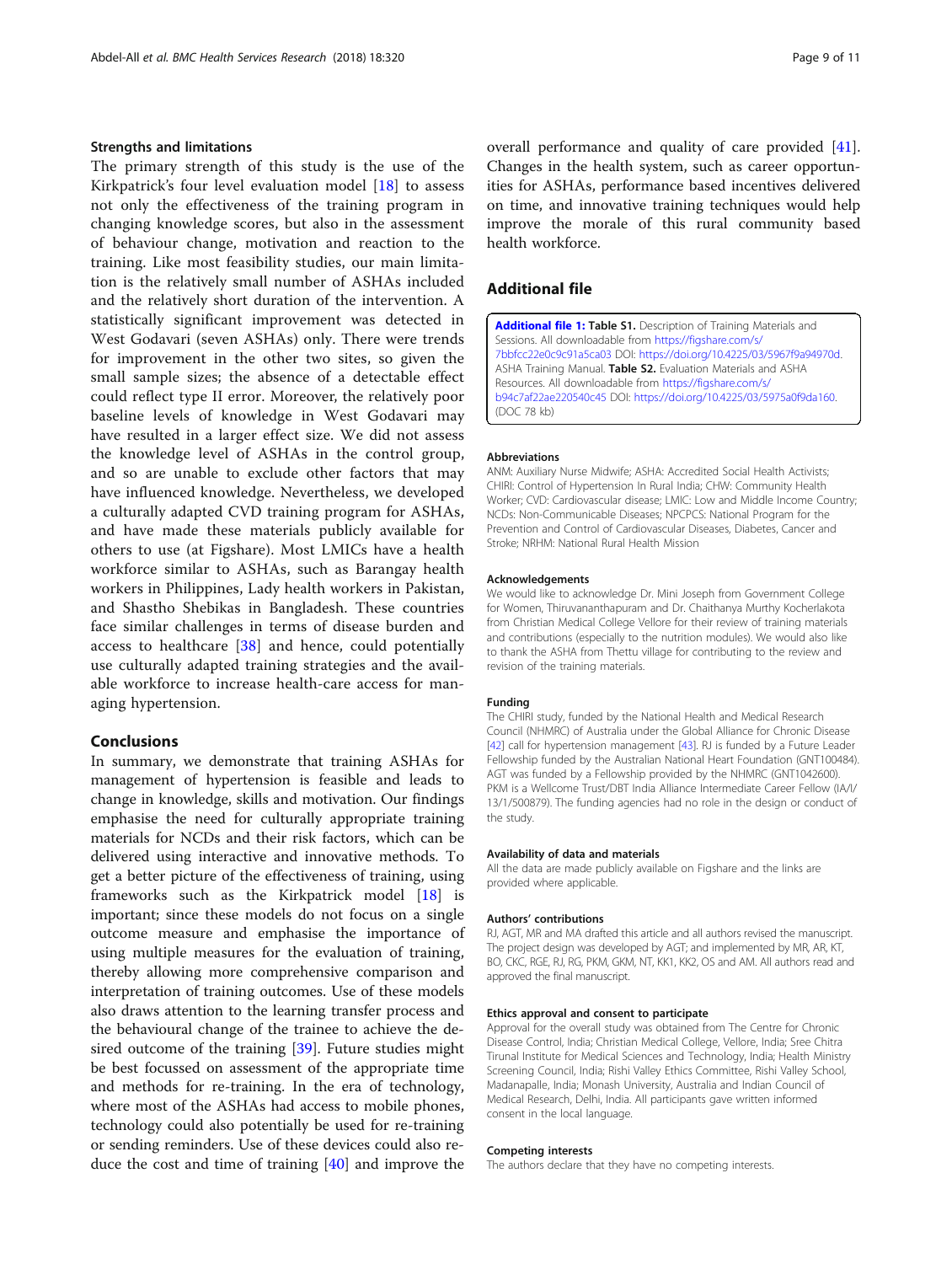## <span id="page-9-0"></span>Publisher's Note

Springer Nature remains neutral with regard to jurisdictional claims in published maps and institutional affiliations.

#### Author details

<sup>1</sup>The George Institute for Global Health, et Sydney, PO Box M 201, Missenden Road, Camperdown, New South Wales 2050, Australia. <sup>2</sup>Sydney Medical School, University of Sydney, Sydney, New South Wales, Australia. <sup>3</sup>Department of Medicine, School of Clinical Sciences at Monash Health, Monash University, Melbourne, Victoria, Australia. <sup>4</sup>Achutha Menon Centre for Health Science Studies, Sree Chitra Tirunal Institute for Medical Sciences and Technology, Trivandrum, Kerala, India. <sup>5</sup>Amrita Institute of Medical Sciences, Kochi, Kerala, India. <sup>6</sup>Western Sydney Local Health District, Westmead Hospital, Westmead, Australia. <sup>7</sup>The George Institute for Global Health, New Delhi, India. <sup>8</sup>The George Institute for Global Health, Oxford University, Oxford, UK. <sup>9</sup>Melbourne School of Population and Global Health, University of Melbourne, Melbourne, Victoria, Australia. 10Nossal Institute for Global Health, Melbourne School of Population and Global Health, University of Melbourne, Melbourne, Victoria, Australia. 11Rishi Valley Rural Health Centre, Rishi Valley, Andhra Pradesh, India. 12Cardiovascular Disease Program, Biomedicine Discovery Institute and Department of Physiology, Monash University, Melbourne, Victoria, Australia. 13Department of Endocrinology, Diabetes and Metabolism, Christian Medical College, Vellore, Tamil Nadu, India. 14Faculty of Medicine, University of New South Wales, Sydney, New South Wales, Australia.

## Received: 12 October 2017 Accepted: 22 April 2018 Published online: 02 May 2018

#### References

- Ajay V, Gupta R, Panniyammakkal J, Chaturvedi V, Prabhakaran D, Reddy K. National cardiovascular disease database. Delhi: Ministry of Health and Family Welfare, Government of India, and Geneva: World Health Organization; 2002.
- 2. Gupta R. Trends in hypertension epidemiology in India. J Hum Hypertens. 2004;18(2):73–8.
- 3. Anchala R, Kannuri NK, Pant H, Khan H, Franco OH, Di Angelantonio E, Prabhakaran D. Hypertension in India: a systematic review and metaanalysis of prevalence, awareness, and control of hypertension. J Hypertens. 2014;32(6):1170–7.
- 4. Khatib R, Schwalm J-D, Yusuf S, Haynes RB, McKee M, Khan M, Nieuwlaat R. Patient and healthcare provider barriers to hypertension awareness, treatment and follow up: a systematic review and meta-analysis of qualitative and quantitative studies. PLoS One. 2014;9(1):e84238.
- 5. Bobrow K, Brennan T, Springer D, Levitt NS, Rayner B, Namane M, Yu L-M, Tarassenko L, Farmer A. Efficacy of a text messaging (SMS) based intervention for adults with hypertension: protocol for the StAR (SMS textmessage adherence suppoRt trial) randomised controlled trial. BMC Public Health. 2014;14(1):28.
- 6. Jafar TH, Hatcher J, Poulter N, Islam M, Hashmi S, Qadri Z, Bux R, Jafary FH, Hameed A, Khan A, et al. Community-based interventions to promote blood pressure control in a developing country: a cluster randomized trial. Ann Intern Med. 2009;151(9):593–601.
- 7. Joshi R, Alim M, Kengne AP, Jan S, Maulik PK, Peiris D, Patel AA. Task shifting for non-communicable disease Management in low and Middle Income Countries – a systematic review. PLoS One. 2014;9(8):e103754.
- 8. World Health Organization. Task shifting: rational redistribution of tasks among health workforce teams: global recommendations and guidelines. 2007.
- Gutierrez Kapheim M, Campbell J. Best practice guidelines for implementing and evaluating community health worker programs in health care settings. Chicago: Sinai Urban Health Institute; 2014.
- 10. West-Pollak A, Then EP, Podesta C, Hedelt A, Perry ML, Izarnotegui WV, Perez M, Villegas A, Baez NI, Bassa R. Impact of a novel communitybased lifestyle intervention program on type 2 diabetes and cardiovascular risk in a resource-poor setting in the Dominican Republic. Int Health. 2014;6(2):118–24.
- 11. Dahn B, Woldemariam A, Perry H, Maeda A, von Glahn D, Panjabi R, Merchant N, Vosburg K, Palazuelos D, Lu C: Strengthening primary health care through community health workers: investment case and financing recommendations. 2015.
- 12. National Rural Health Mission .Mission document. In.; 2012.
- 13. Mane Abhay B, Khandekar Sanjay V. Strengthening primary health care through Asha Workers: a novel approach in India. Primary Health Care. 2014; 4(149) [https://doi.org/10.4172/2167-1079.1000149.](https://doi.org/10.4172/2167-1079.1000149)
- 14. Bhatia K. Community health worker programs in India: a rights-based review. Perspect Public Health. 2014;134(5):276–82.
- 15. Ministry of Health and Familyl Welfare, Government of India. National Health Mission. Accredited Social Health Activist (ASHA). [http://nhm.gov.in/](http://nhm.gov.in/communitisation/asha/about-asha.html) [communitisation/asha/about-asha.html](http://nhm.gov.in/communitisation/asha/about-asha.html). Accessed Apr 2018.
- 16. Fathima FN, Raju M, Varadharajan KS, Krishnamurthy A, Ananthkumar S, Mony PK. Assessment of 'accredited social health activists'—a National Community Health Volunteer Scheme in Karnataka state, India. J Health Popul Nutr. 2015;33(1):137.
- 17. Kohli C, Kishore J, Sharma S, Nayak H. Knowledge and practice of accredited social health activists for maternal healthcare delivery in Delhi. J Fam Med Prim Care. 2015;4(3):359.
- 18. Kirkpatrick DL, Kirkpatrick JD. Evaluating training programmes San Francisco. USA: Berrett-Koehier Publishers; 2006.
- 19. Riddell MA, Joshi R, Oldenburg B, Chow C, Thankappan K, Mahal A, Thomas N, Srikanth VK, Evans RG, Kalyanram K. Cluster randomised feasibility trial to improve the control of hypertension in rural India (CHIRI): a study protocol. BMJ Open. 2016;6(10):e012404.
- 20. Prabhakaran D, Chaturvedi V, Shah P, Manhapra A, Jeemon P, Shah B, Reddy KS. Differences in the prevalence of metabolic syndrome in urban and rural India: a problem of urbanization. Chronic Illn. 2007;3(1):8–19.
- 21. Sathish T, Williams ED, Pasricha N, Absetz P, Lorgelly P, Wolfe R, Mathews E, Aziz Z, Thankappan KR, Zimmet P. Cluster randomised controlled trial of a peer-led lifestyle intervention program: study protocol for the Kerala diabetes prevention program. BMC Public Health. 2013;13(1):1.
- 22. Joshi R, Cardona M, Iyengar S, Sukumar A, Raju CR, Raju KR, Raju K, Reddy KS, Lopez A, Neal B. Chronic diseases now a leading cause of death in rural India—mortality data from the Andhra Pradesh rural health initiative. Int J Epidemiol. 2006;35(6):1522–9.
- 23. Ministry of Health and Family Welfare. Government of India. National Rural Health Mission. ASHA Training Modules. [http://nhm.gov.in/communitisation/](http://nhm.gov.in/communitisation/asha/resources/asha-training-modules.html) [asha/resources/asha-training-modules.html](http://nhm.gov.in/communitisation/asha/resources/asha-training-modules.html). Accessed Apr 2018.
- 24. Joshi R, Chow CK, Raju PK, et al. The Rural Andhra Pradesh Cardiovascular Prevention Study (RAPCAPS). J Am Coll Cardiol. 2012;59(13):1188-96.
- 25. Abdel-All M, Putica B, Praveen D, Abimbola S, Joshi R. Effectiveness of community health worker training programmes for cardiovascular disease management in low-income and middle-income countries: a systematic review. BMJ Open. 2017;7(11):e015529.
- 26. Ku GMV, GK. Integrating chronic care with primary care activities: enriching healthcare staff knowledge and skills and improving glycemic control of a cohort of people with diabetes through the First Line Diabetes Care Project in the Philippines. Glob Health Action. 2014;7(25286). [https://doi.org/10.](https://doi.org/10.3402/gha.v7.25286) [3402/gha.v7.25286.](https://doi.org/10.3402/gha.v7.25286)
- 27. Fatmah F. Training effect on improving cadres' knowledge and skills of obesity and hypertension in older people. Makara J Health Res. 2014:49–54. [http://bmjopen.bmj.com/content/7/11/e015529.](http://bmjopen.bmj.com/content/7/11/e015529)
- 28. Abrahams-Gessel S, Denman CA, Montano CM, Gaziano TA, Levitt NS, Khanam M, Puoane T. An assessment of community health workers' ability to screen for cardiovascular disease risk with a simple, non-invasive risk assessment instrument in Bangladesh, Guatemala, Mexico, and South Africa: an observational study. Lancet Glob Health. 2015;3(9):e556–63.
- 29. Sranacharoenpong K, Hanning RM. Diabetes prevention education program for community health care workers in Thailand. J Community Health. 2012;37(3):610–8.
- 30. Sangprasert P: The effects of a training program for the development of hypertension knowledge and basic skills practice (HKBSP) for Thai community healthcare volunteers. 2011.
- 31. Praveen D, Patel A, Raghu A, Clifford GD, Maulik PK, Abdul AM, Mogulluru K, Tarassenko L, MacMahon S, Peiris D. SMARTHealth India: development and field evaluation of a mobile clinical decision support system for cardiovascular diseases in rural India. JMIR mHealth and uHealth. 2014;2(4):e54.
- 32. Horwood C, Butler L, Barker P, Phakathi S, Haskins L, Grant M, Mntambo N, Rollins N. A continuous quality improvement intervention to improve the effectiveness of community health workers providing care to mothers and children: a cluster randomised controlled trial in South Africa. Hum Resour Health. 2017;15(1):39.